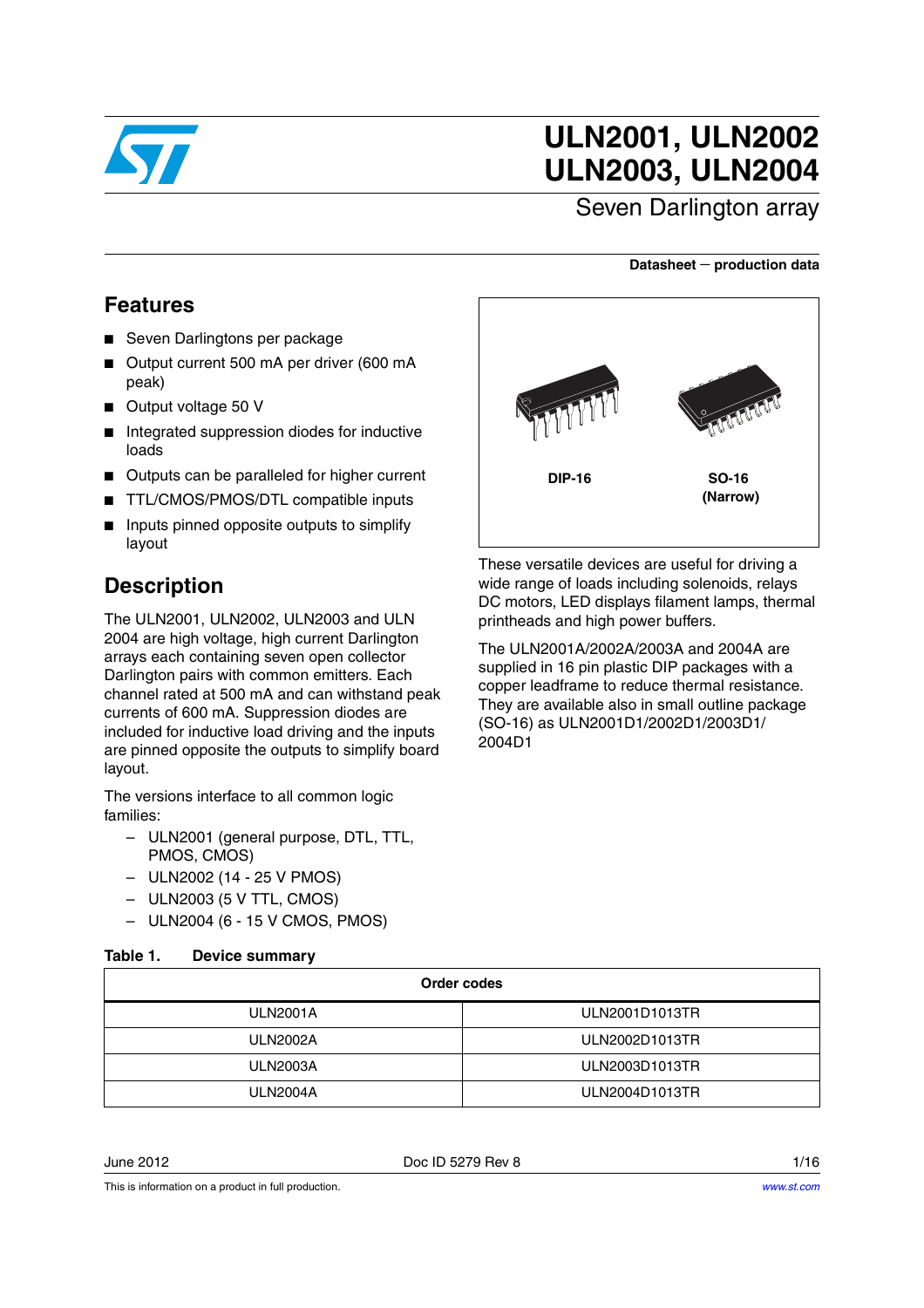# **Contents**

| $\blacksquare$          |                                       |
|-------------------------|---------------------------------------|
| $\overline{2}$          |                                       |
| $\mathbf{3}$            |                                       |
| $\overline{\mathbf{4}}$ |                                       |
| 5                       |                                       |
| 6                       | Typical performance characteristics 9 |
| $\overline{7}$          |                                       |
| 8                       |                                       |
| 9                       |                                       |

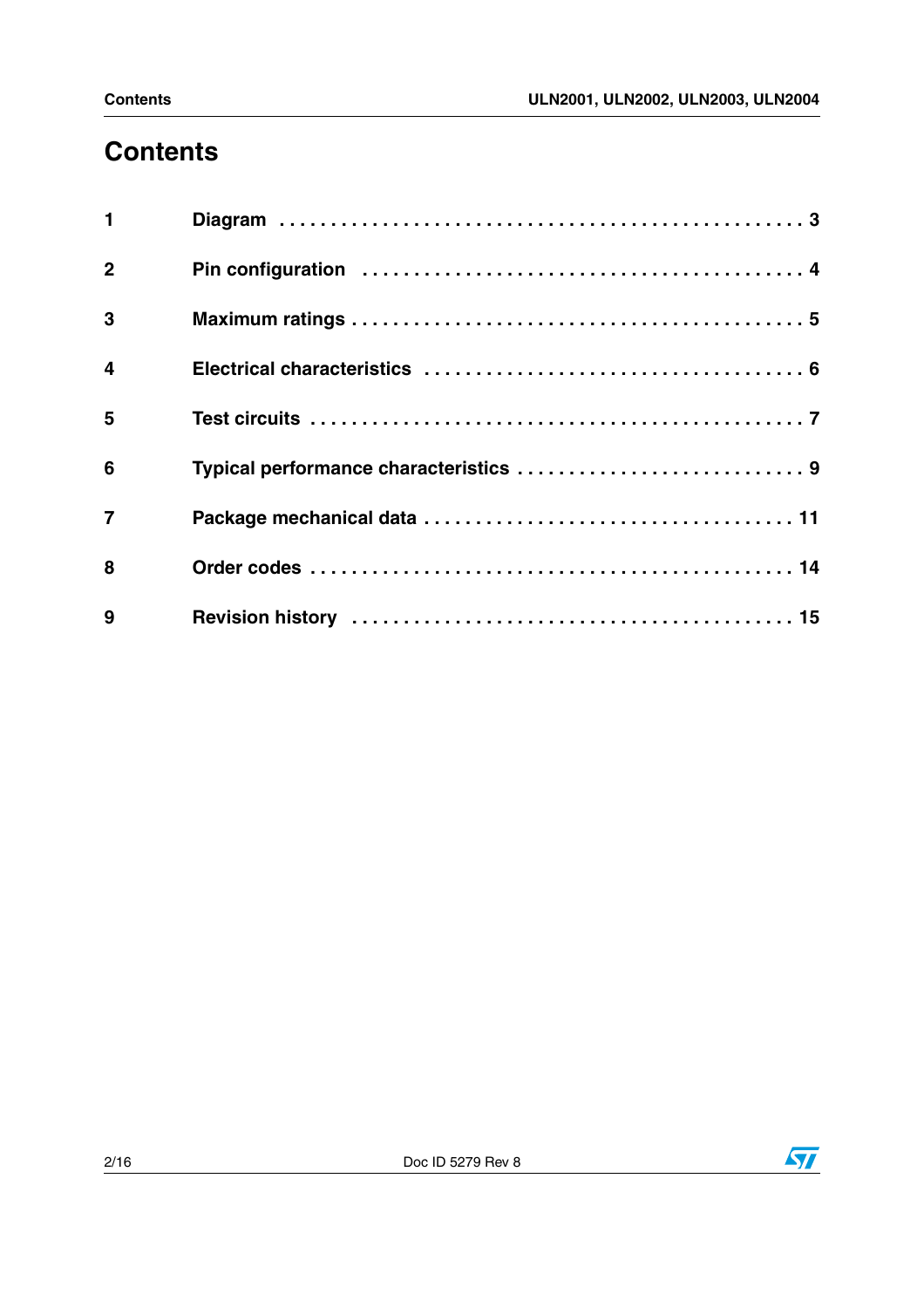## <span id="page-2-0"></span>**1 Diagram**





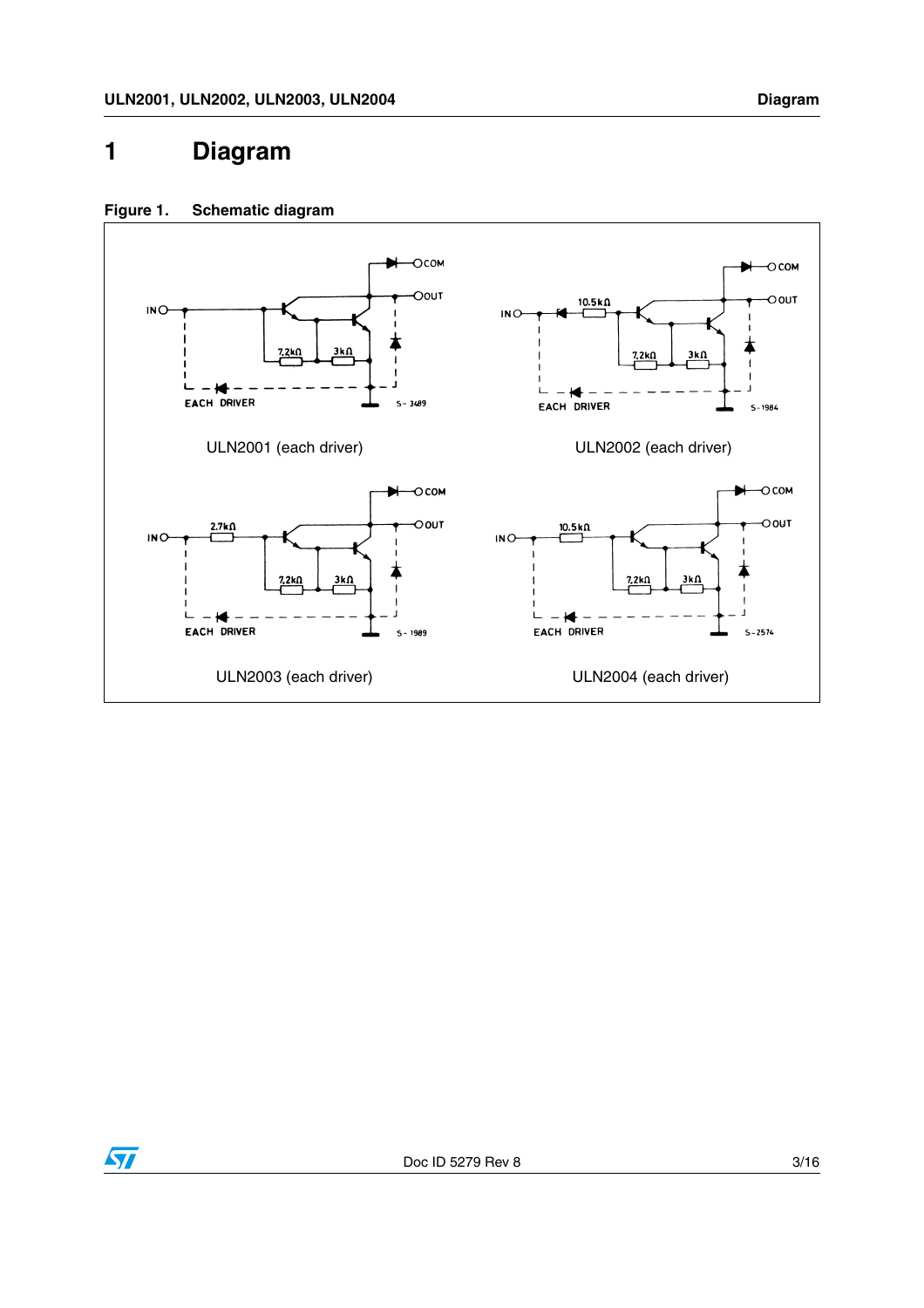# <span id="page-3-0"></span>**2 Pin configuration**



**Figure 2. Pin connections (top view)**

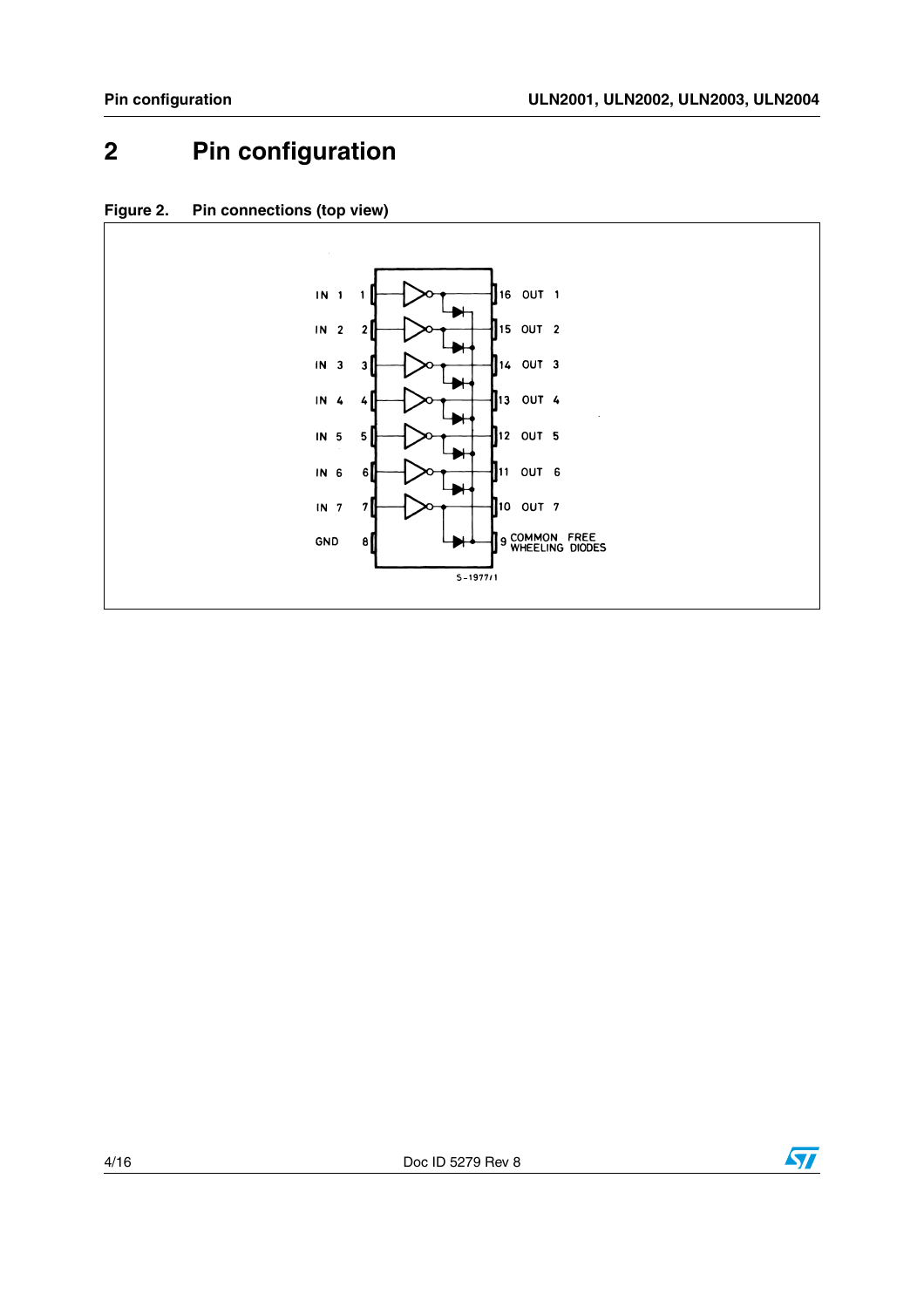# <span id="page-4-0"></span>**3 Maximum ratings**

| .<br>ADJUNU MAMMUHI TUNIYO  |                                                       |              |             |  |
|-----------------------------|-------------------------------------------------------|--------------|-------------|--|
| Symbol                      | <b>Parameter</b>                                      | Value        | <b>Unit</b> |  |
| $V_{\rm O}$                 | Output voltage                                        | 50           | ν           |  |
| $V_1$                       | Input voltage (for ULN2002A/D - 2003A/D -<br>2004A/D) | 30           | v           |  |
| Ιc                          | Continuous collector current                          | 500          | mA          |  |
| ΙB                          | Continuous base current                               | 25           | mA          |  |
| $T_A$                       | Operating ambient temperature range                   | $-40$ to 85  | °C          |  |
| $\mathsf{T}_{\textsf{STG}}$ | Storage temperature range                             | $-55$ to 150 | °C          |  |
| $T_{\rm J}$                 | Junction temperature                                  | 150          | °C          |  |

#### **Table 2. Absolute maximum ratings**

|  | Table 3. |  | <b>Thermal data</b> |  |
|--|----------|--|---------------------|--|
|--|----------|--|---------------------|--|

| Svmbol | <b>Parameter</b>                          | <b>DIP-16</b> | <b>SO-16</b> | Unit          |
|--------|-------------------------------------------|---------------|--------------|---------------|
| ⊓thJA  | Thermal resistance junction-ambient, Max. | 70            | 120          | $\degree$ C/W |

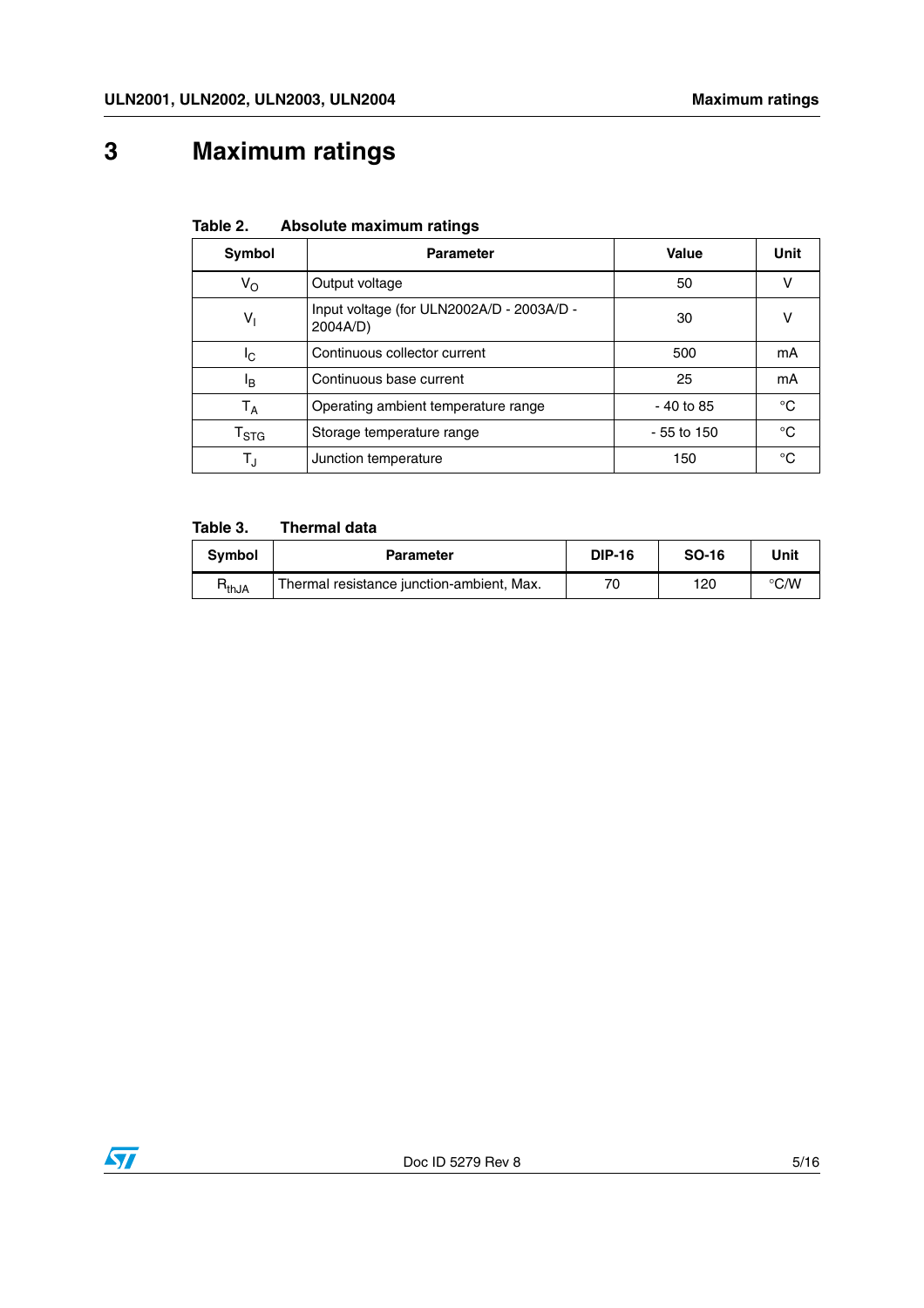# <span id="page-5-0"></span>**4 Electrical characteristics**

 $T_A = 25$  °C unless otherwise specified.

| <b>Symbol</b>                            | <b>Parameter</b>                                                  | <b>Test condition</b>                                                                                                                                                                                                                             | Min. | Typ. | Max.                                      | Unit |  |
|------------------------------------------|-------------------------------------------------------------------|---------------------------------------------------------------------------------------------------------------------------------------------------------------------------------------------------------------------------------------------------|------|------|-------------------------------------------|------|--|
|                                          |                                                                   | $V_{CF} = 50 V, (Figure 3.)$                                                                                                                                                                                                                      |      |      | 50                                        |      |  |
|                                          | $T_A = 85^{\circ}$ C, V <sub>CE</sub> = 50 V ( <i>Figure 3.</i> ) |                                                                                                                                                                                                                                                   |      | 100  |                                           |      |  |
| $I_{CEX}$                                | Output leakage current                                            | $T_A = 85^{\circ}$ C for ULN2002, V <sub>CE</sub> = 50 V,<br>$V_1 = 6 V (Figure 4.)$                                                                                                                                                              |      |      | 500                                       | μA   |  |
|                                          |                                                                   | $T_A = 85^{\circ}$ C for ULN2002, V <sub>CE</sub> = 50 V,<br>$V_1 = 1V$ ( <i>Figure 4.</i> )                                                                                                                                                      |      |      | 500                                       |      |  |
|                                          |                                                                   | $I_C = 100$ mA, $I_B = 250$ µA                                                                                                                                                                                                                    |      | 0.9  | 1.1                                       |      |  |
| $V_{CE(SAT)}$                            | Collector-emitter saturation<br>voltage (Figure 5.)               | $I_C$ = 200 mA, $I_B$ = 350 µA                                                                                                                                                                                                                    |      | 1.1  | 1.3                                       | v    |  |
|                                          |                                                                   | $I_C$ = 350 mA, $I_B$ = 500 µA                                                                                                                                                                                                                    |      | 1.3  | 1.6                                       |      |  |
|                                          |                                                                   | for ULN2002, $V_1 = 17 V$                                                                                                                                                                                                                         |      | 0.82 | 1.25                                      |      |  |
|                                          |                                                                   | for ULN2003, $V_1 = 3.85$ V                                                                                                                                                                                                                       |      | 0.93 | 1.35                                      |      |  |
| Input current (Figure 6.)<br>$I_{I(ON)}$ |                                                                   | for ULN2004, $V_1 = 5 V$                                                                                                                                                                                                                          |      | 0.35 | 0.5                                       | mA   |  |
|                                          |                                                                   | $V_1 = 12 V$                                                                                                                                                                                                                                      |      | 1    | 1.45                                      |      |  |
| $I_{I(OFF)}$                             | Input current (Figure 7.)                                         | $T_A = 85^{\circ}C$ , $I_C = 500 \mu A$                                                                                                                                                                                                           | 50   | 65   |                                           | μA   |  |
| $V_{I(ON)}$                              | Input voltage (Figure 8.)                                         | $V_{CE}$ = 2 V, for ULN2002<br>$I_C = 300 \text{ mA}$<br>for ULN2003<br>$I_C = 200 \text{ mA}$<br>$I_C = 250$ mA<br>$I_C = 300 \text{ mA}$<br>for ULN2004<br>$I_C = 125 \text{ mA}$<br>$I_C = 200 \text{ mA}$<br>$I_C = 275$ mA<br>$I_C = 350$ mA |      |      | 13<br>2.4<br>2.7<br>3<br>5<br>6<br>7<br>8 | v    |  |
| $h_{FE}$                                 | DC Forward current gain<br>(Figure 5.)                            | for ULN2001, $V_{CE} = 2 V$ ,<br>$I_C = 350$ mA                                                                                                                                                                                                   | 1000 |      |                                           |      |  |
| $C_{1}$                                  | Input capacitance                                                 |                                                                                                                                                                                                                                                   |      | 15   | 25                                        | рF   |  |
| t <sub>PLH</sub>                         | Turn-on delay time                                                | 0.5 V <sub>1</sub> to 0.5 V <sub>O</sub>                                                                                                                                                                                                          |      | 0.25 | 1                                         | μs   |  |
| t <sub>PHL</sub>                         | Turn-off delay time                                               | 0.5 $V_1$ to 0.5 $V_{\Omega}$                                                                                                                                                                                                                     |      | 0.25 | 1                                         | μs   |  |
|                                          | Clamp diode leakage current                                       | $V_B = 50 V$                                                                                                                                                                                                                                      |      |      | 50                                        |      |  |
| l <sub>R</sub>                           | (Figure 9.)                                                       | $T_A = 85^{\circ}$ C, V <sub>R</sub> = 50 V                                                                                                                                                                                                       |      |      | 100                                       | μA   |  |
| $V_F$                                    | Clamp diode forward voltage<br>(Figure 10.)                       | $I_F = 350$ mA                                                                                                                                                                                                                                    |      | 1.7  | 2                                         | v    |  |

**Table 4. Electrical characteristics**

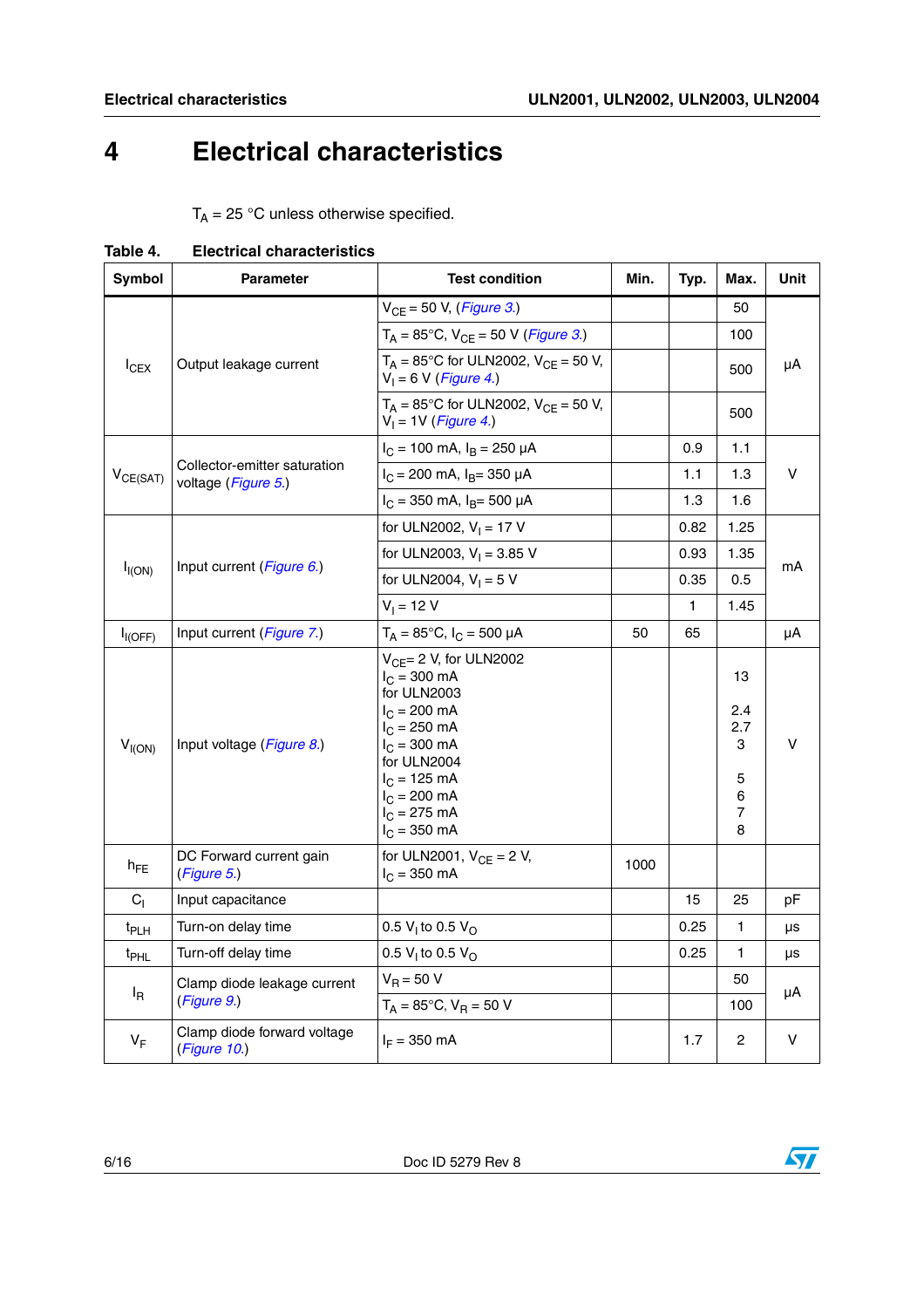## <span id="page-6-2"></span><span id="page-6-0"></span>**5 Test circuits**

<span id="page-6-1"></span>

<span id="page-6-3"></span>**Figure 5. Collector-emitter saturation voltage Figure 6. Input current (ON)**



<span id="page-6-5"></span>Figure 7. Input current (OFF) Figure 8. Input voltage

<span id="page-6-6"></span><span id="page-6-4"></span>



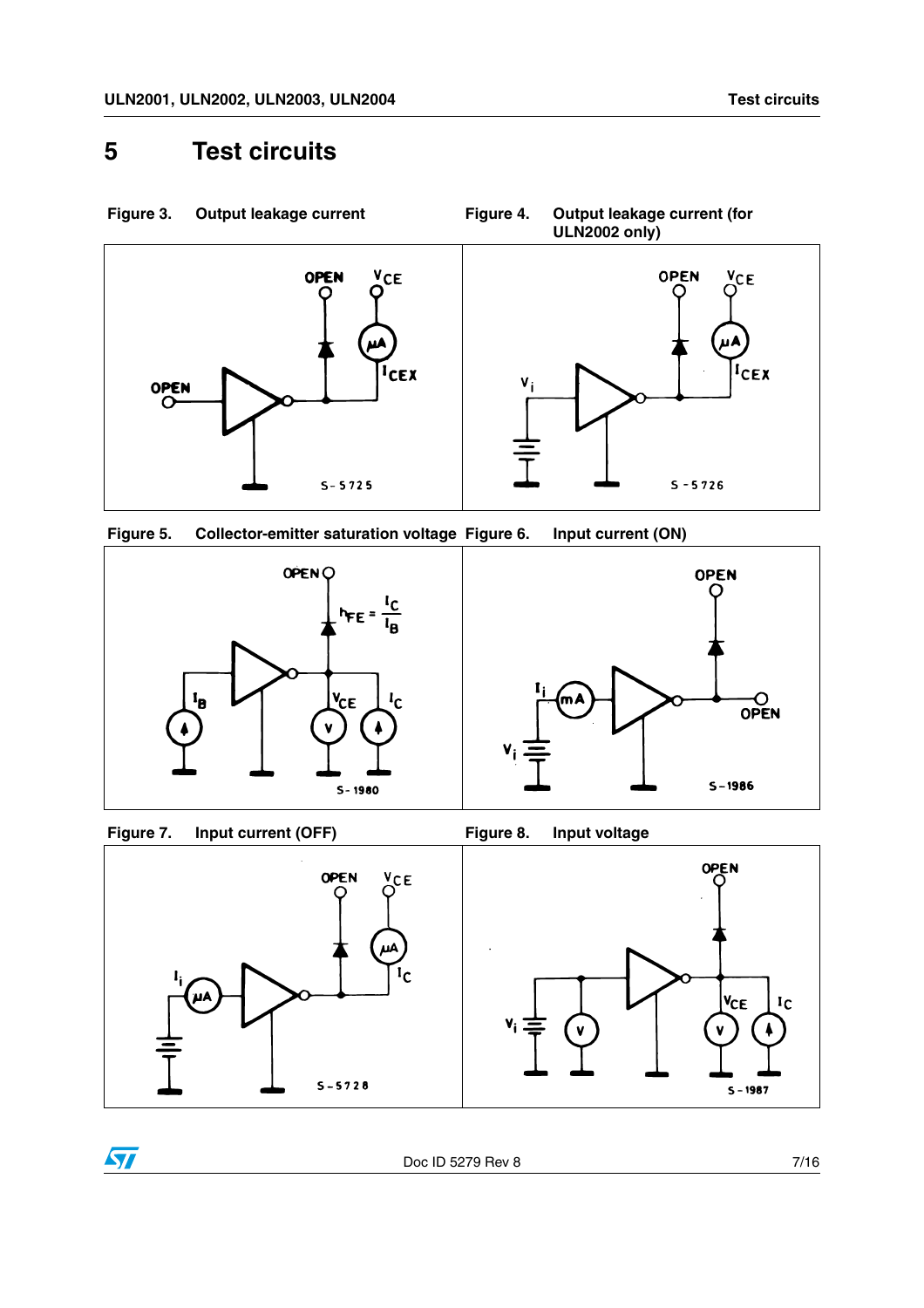<span id="page-7-0"></span>

<span id="page-7-1"></span>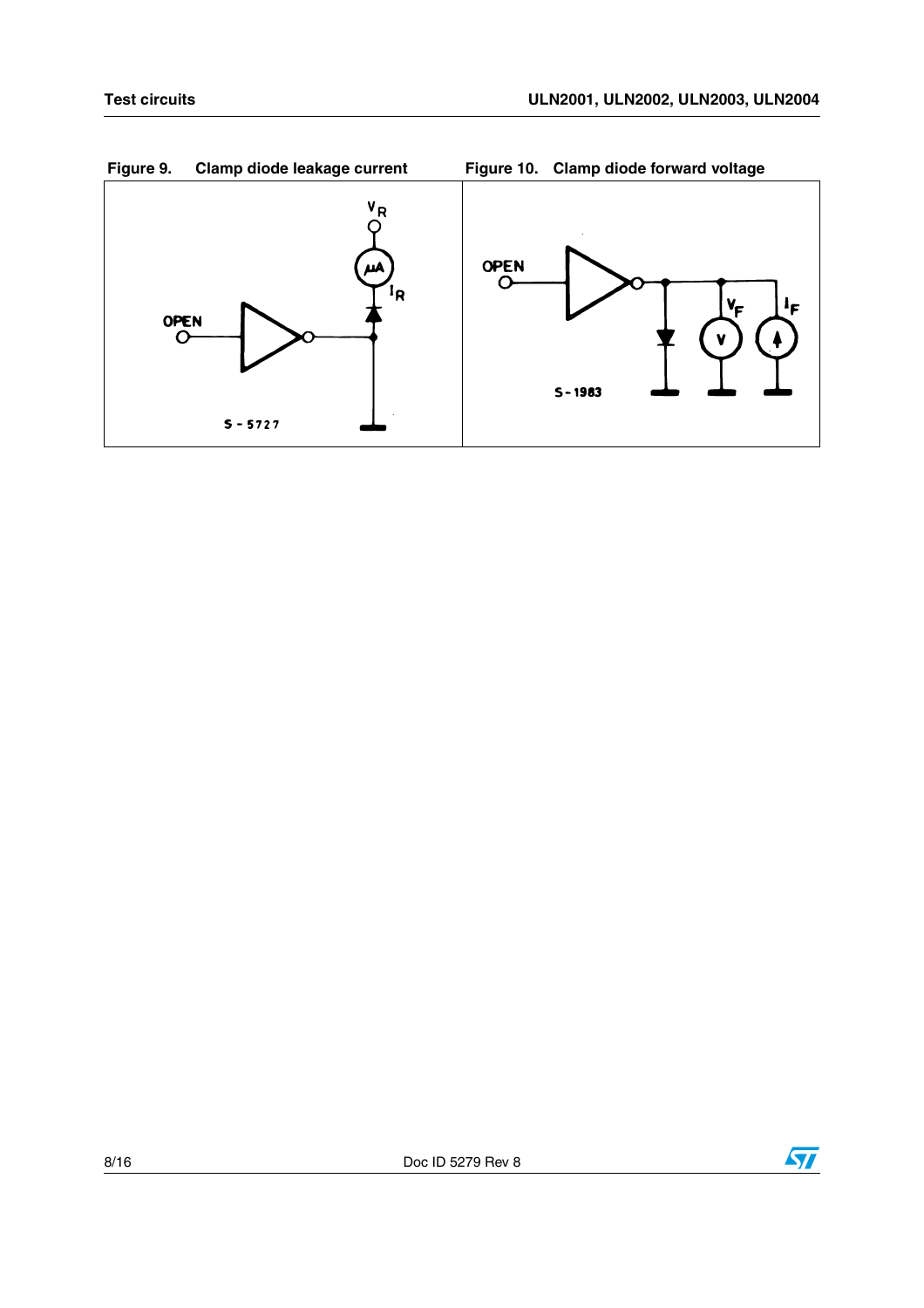## <span id="page-8-1"></span><span id="page-8-0"></span>**6 Typical performance characteristics**

<span id="page-8-2"></span>

<span id="page-8-4"></span>

<span id="page-8-5"></span><span id="page-8-3"></span>



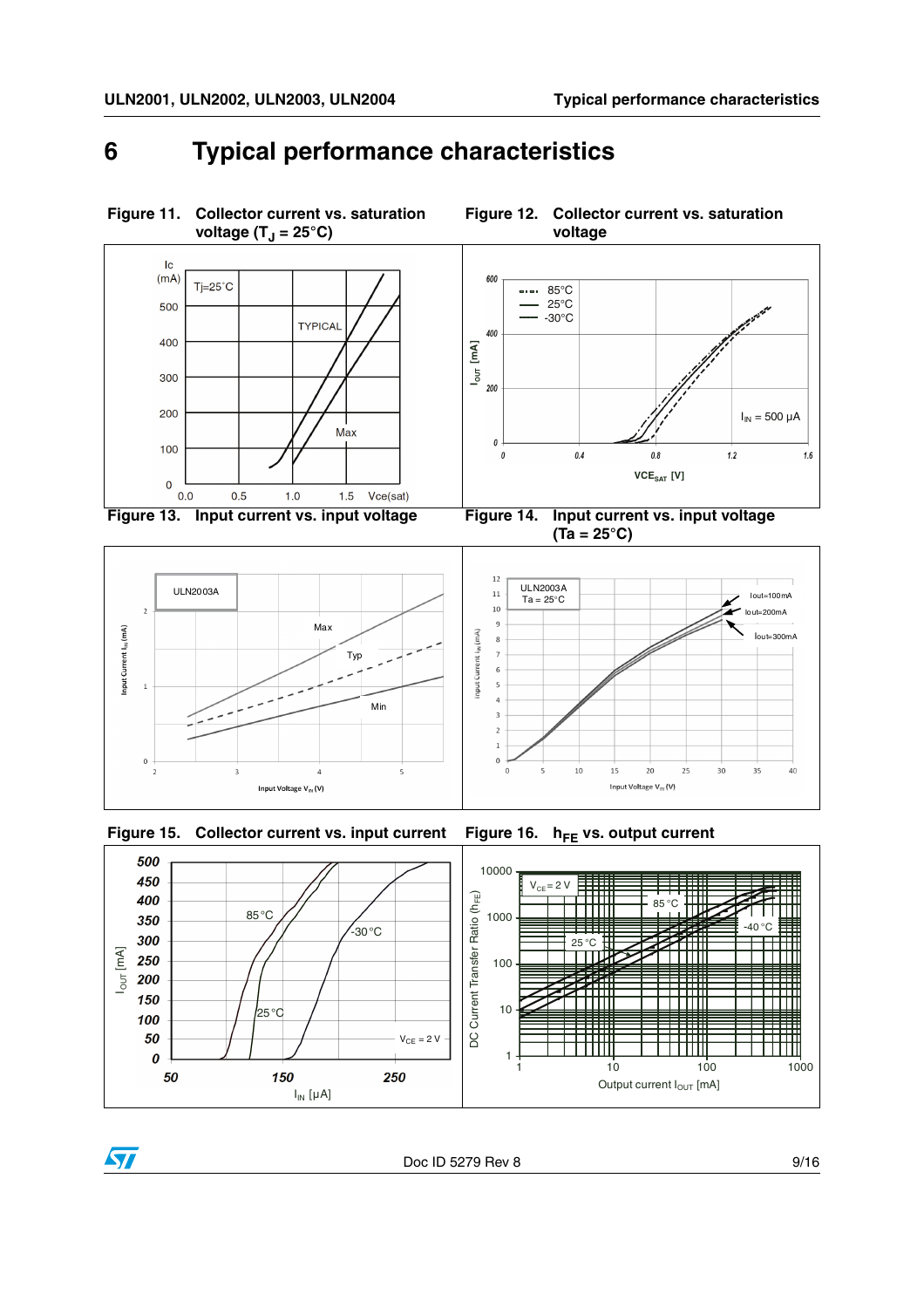#### **Figure 17. Peak collector current vs. duty cycle (DIP-16)**





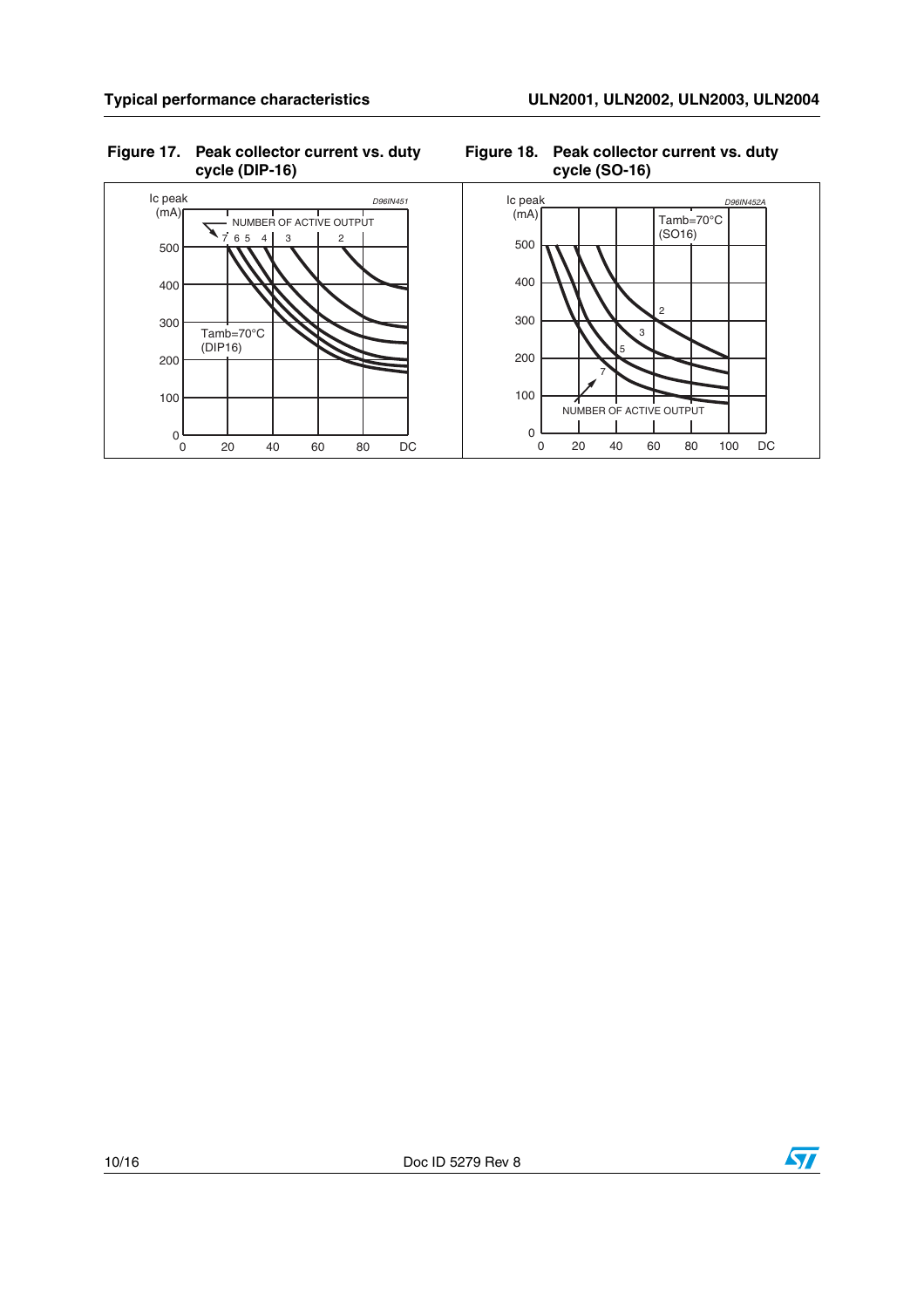## <span id="page-10-0"></span>**7 Package mechanical data**

In order to meet environmental requirements, ST offers these devices in different grades of ECOPACK $^{\circledR}$  packages, depending on their level of environmental compliance. ECOPACK $^{\circledR}$ specifications, grade definitions and product status are available at: [www.st.com](http://www.st.com). ECOPACK® is an ST trademark.

| Dim.           |       | mm.   |       |
|----------------|-------|-------|-------|
|                | Min.  | Typ.  | Max.  |
| A              |       |       | 5.33  |
| A1             | 0.38  |       |       |
| A2             | 2.92  | 3.30  | 4.95  |
| b              | 0.36  | 0.46  | 0.56  |
| b2             | 1.14  | 1.52  | 1.78  |
| c              | 0.20  | 0.25  | 0.36  |
| D              | 18067 | 19.18 | 19.69 |
| E              | 7.62  | 7.87  | 8.26  |
| E <sub>1</sub> | 6.10  | 6.35  | 7.11  |
| e              |       | 2.54  |       |
| e1             |       | 17.78 |       |
| eA             |       | 7.62  |       |
| eB             |       |       | 10.92 |
| L              | 2.92  | 3.30  | 3.81  |

<span id="page-10-1"></span>**Table 5. DIP-16L mechanical data**

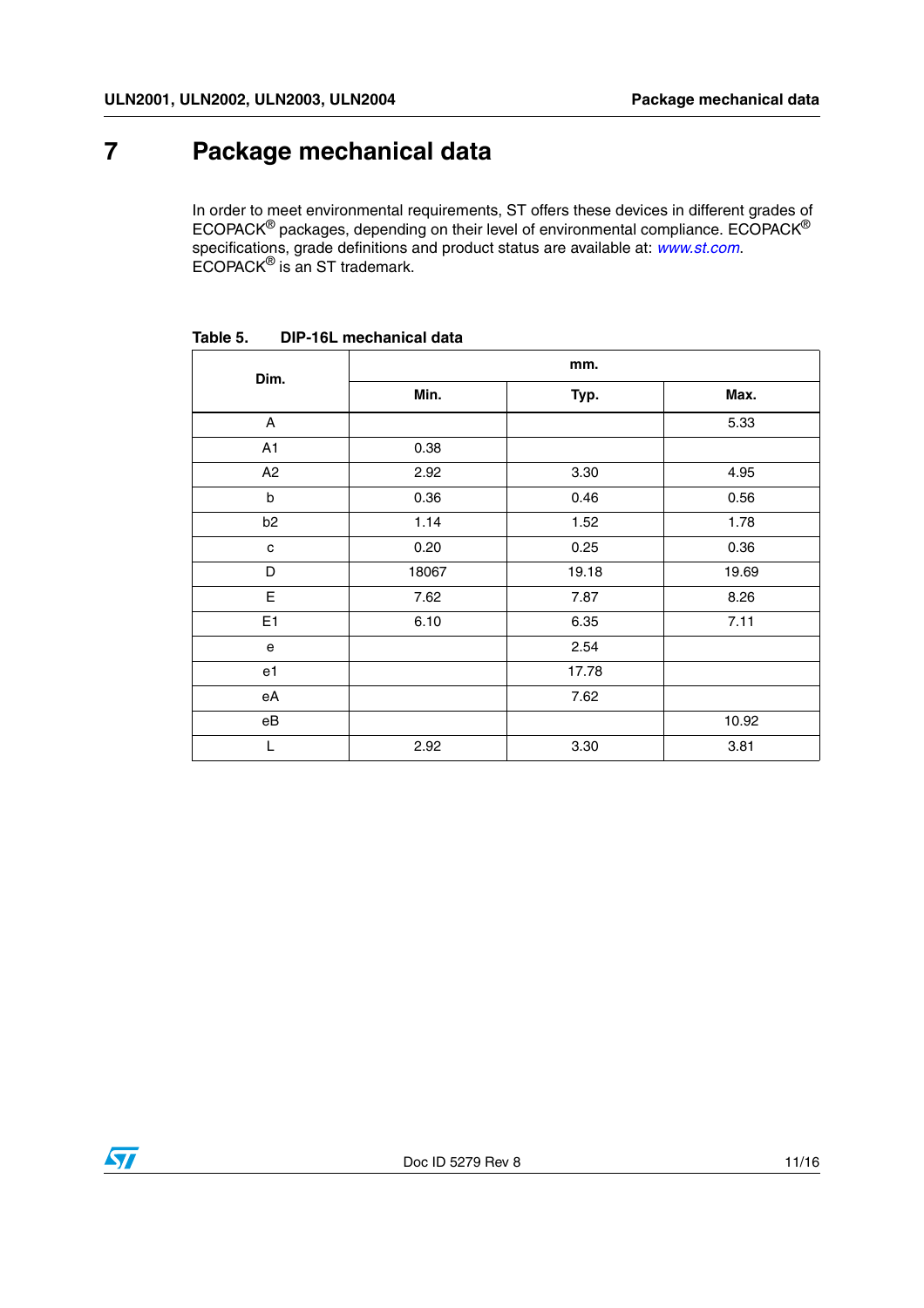

<span id="page-11-0"></span>**Figure 19. DIP-16L package dimensions**

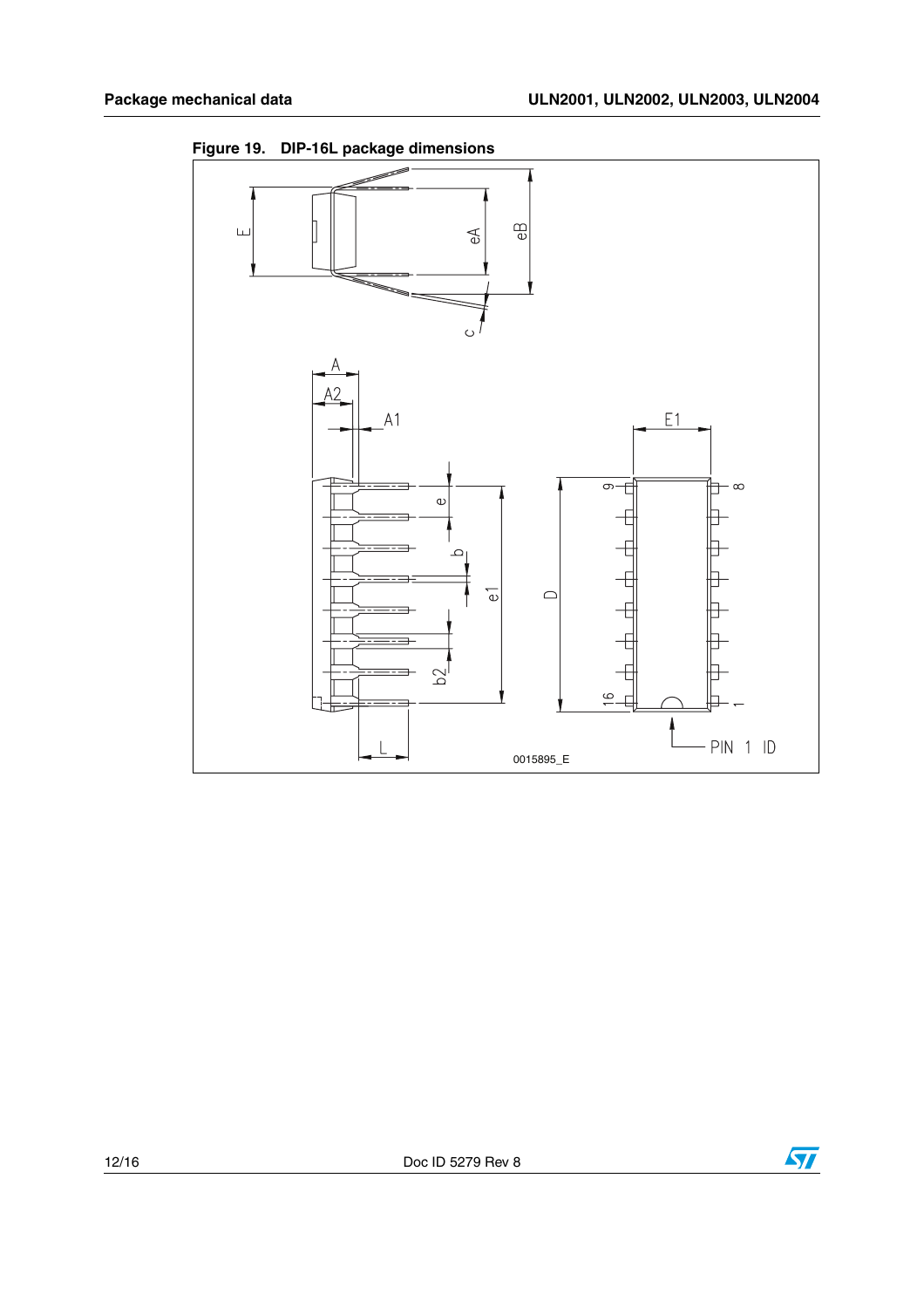| .           |         |      |              |                  |       |       |
|-------------|---------|------|--------------|------------------|-------|-------|
|             | mm.     |      |              | inch.            |       |       |
| Dim.        | Min.    | Typ. | Max.         | Min.             | Typ.  | Max.  |
| A           |         |      | 1.75         |                  |       | 0.069 |
| a1          | 0.1     |      | 0.25         | 0.004            |       | 0.009 |
|             |         |      |              |                  |       |       |
| a2          |         |      | 1.6          |                  |       | 0.063 |
| $\sf b$     | 0.35    |      | 0.46         | 0.014            |       | 0.018 |
| b1          | 0.19    |      | 0.25         | 0.007            |       | 0.010 |
| $\mathsf C$ |         | 0.5  |              |                  | 0.020 |       |
| c1          |         |      | $45^{\circ}$ | (typ.)           |       |       |
| D(1)        | 9.8     |      | 10           | 0.386            |       | 0.394 |
| E           | 5.8     |      | 6.2          | 0.228            |       | 0.244 |
| $\mathbf e$ |         | 1.27 |              |                  | 0.050 |       |
| e3          |         | 8.89 |              |                  | 0.350 |       |
| F(1)        | $3.8\,$ |      | 4.0          | 0.150            |       | 0.157 |
| G           | 4.60    |      | 5.30         | 0.181            |       | 0.208 |
| L           | 0.4     |      | 1.27         | 0.150            |       | 0.050 |
|             |         |      |              |                  |       |       |
| M           |         |      | 0.62         |                  |       | 0.024 |
| $\mathbf S$ |         |      |              | $8^\circ$ (max.) |       |       |

Table 6. **Table 6. SO-16 narrow mechanical data**

**Figure 20. SO-16 package dimensions**

 $\sqrt{2}$ 

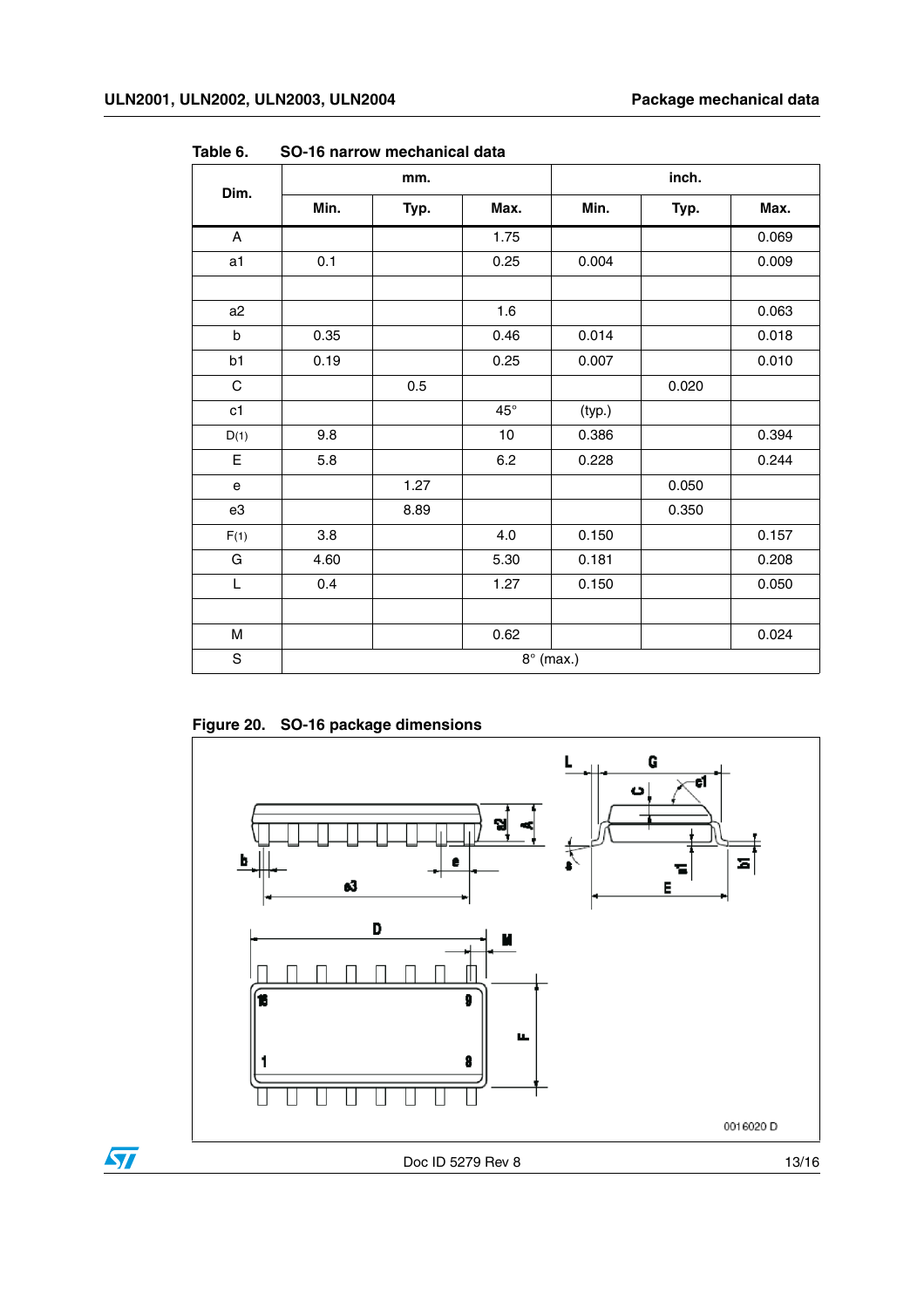## <span id="page-13-0"></span>**8 Order codes**

| Table 7. |  | <b>Order codes</b> |
|----------|--|--------------------|
|----------|--|--------------------|

| <b>Part numbers</b> | <b>Packages</b>        |
|---------------------|------------------------|
| <b>ULN2001A</b>     | <b>DIP-16</b>          |
| <b>ULN2002A</b>     | DIP-16                 |
| <b>ULN2003A</b>     | DIP-16                 |
| <b>ULN2004A</b>     | DIP-16                 |
| ULN2001D1013TR      | SO-16 in tape and reel |
| ULN2002D1013TR      | SO-16 in tape and reel |
| ULN2003D1013TR      | SO-16 in tape and reel |
| ULN2004D1013TR      | SO-16 in tape and reel |

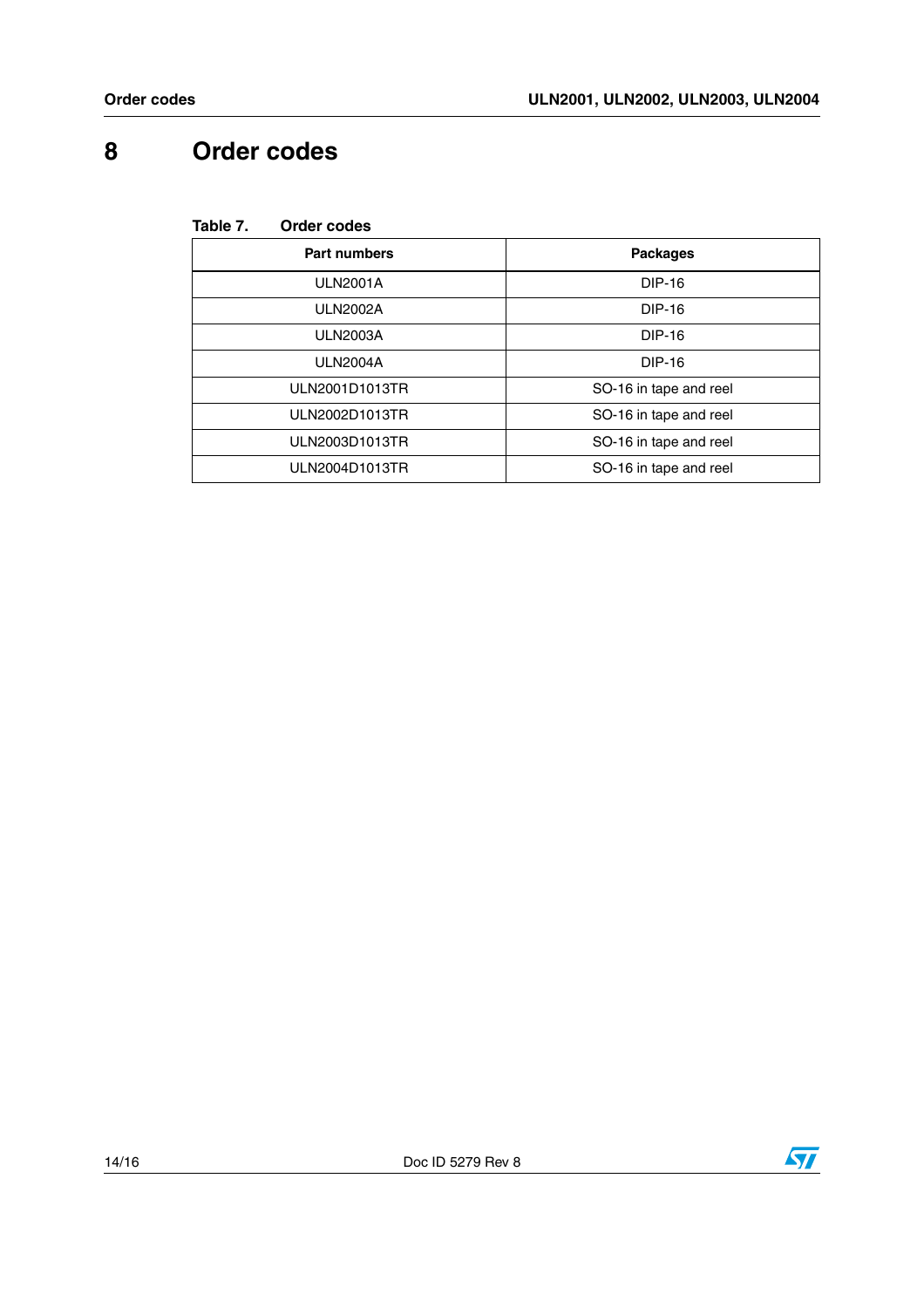# <span id="page-14-0"></span>**9 Revision history**

| Table 8. | <b>Revision history</b> |  |
|----------|-------------------------|--|
|----------|-------------------------|--|

| Date        | <b>Revision</b> | <b>Changes</b>                                                                           |
|-------------|-----------------|------------------------------------------------------------------------------------------|
| 05-Dec-2006 | 5               | Order code updated and document reformatted.                                             |
| 28-Aug-2007 | 6               | Added Table 1 in cover page.                                                             |
| 07-May-2012 |                 | Modified: Figure 12 on page 9.<br>Added: Figure 13, 14, 15 and Figure 16 on page 9.      |
| 01-Jun-2012 | 8               | Updated: DIP-16L package mechanical data Table 5 on page 11 and<br>Figure 19 on page 12. |